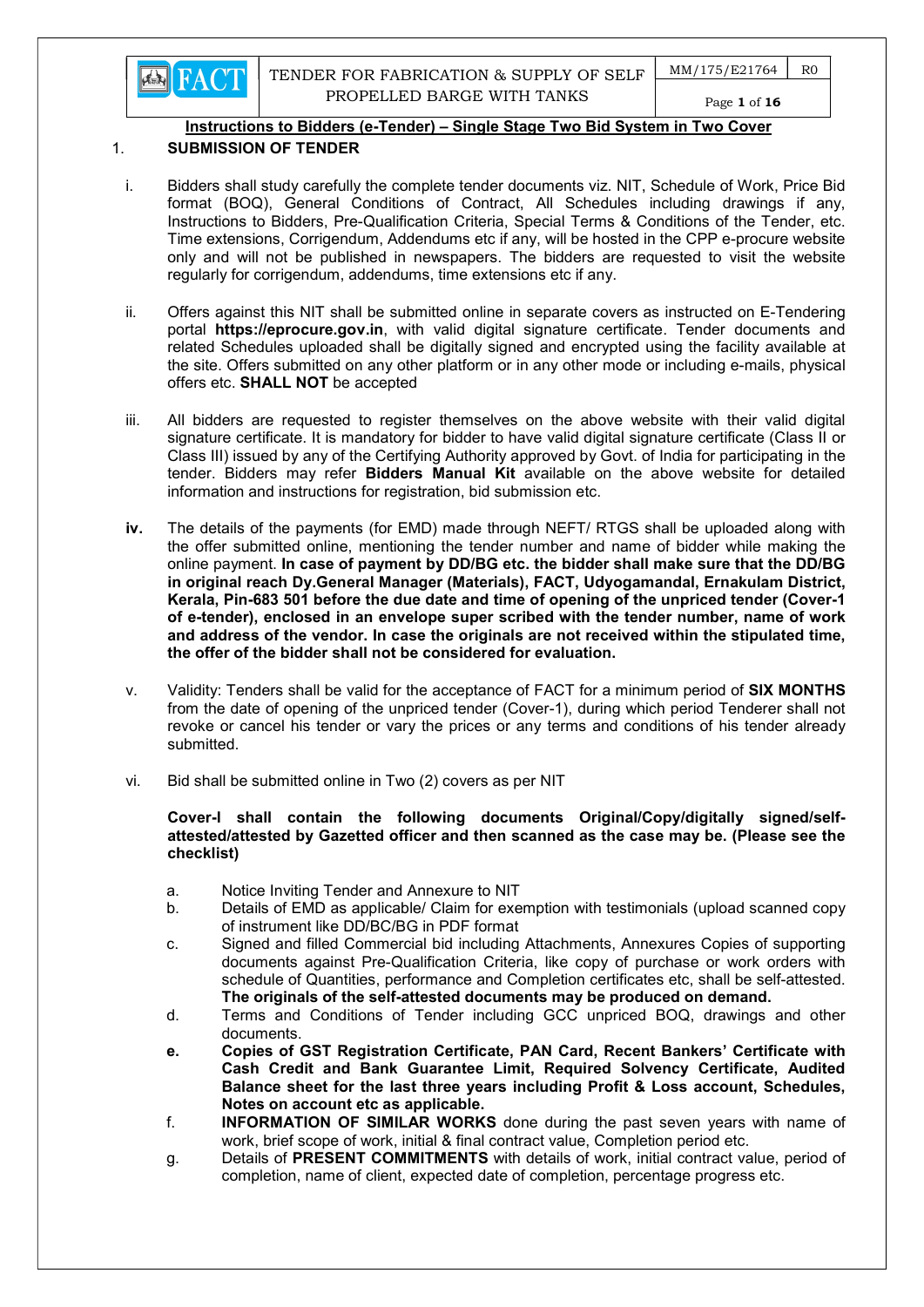

- h. Details of **CONSTRUCTION PLANT AND EQUIPMENT** available with him for using in this work.
- i. SITE ORGANIZATION CHART in "FAMILY TREE" form, showing the number and grades of field supervisory, administrative and craft personnel to be employed in the works.
- j. Resumes of all proposed KEY PERSONNEL of the organization to be associated with the work, detailing their qualifications and experience over the past 10 years.
- k. PROGRAMME OF EXECUTION OF WORKS with respect to OWNER'S Requirement in BAR CHART or PERT FORM highlighting all-important milestones.
- l. Compliance Statement with respect to Technical aspects, General Terms and conditions, Special conditions, Safety Rules etc
- m. Document showing deviations, if any, in case the bidder is not complying fully with the tender conditions as above. Scanned copy of a signed document, stating the deviations against clauses applicable, shall be uploaded in the case of non-compliance.

## Cover II - Only BOQ shall be uploaded in this cover

- a) Price Bid i.e. BOQ attached to the e-tender shall be uploaded after filling all relevant information such as, name of the bidder, basic price and GST in relevant fields.
- b) GST details shall be quoted separately in the column provided in BOQ
- c) The Priced BOQ shall be uploaded strictly in the format (Excel) attached, failing which the offer is liable to be rejected. Renaming or changing the format of BOQ sheet will not be accepted by the System.
- d) Bidders shall quote prices in the BOQ only. Prices indicated elsewhere shall not be considered.

## Note: Bidder is requested not to send/submit any hard copy of price bid.

- vii. Bidders are advised to submit quotation based on the terms and conditions and other schedules contained in this tender document and not stipulate any deviations as far as possible.
- viii. Any exception/ deviations, which the bidder may propose, shall accompany the quotation. FACT reserves the right to evaluate quotations containing deviations after taking into account impact of such variations in quoted price. All attachments to these tender documents as applicable will become part of any resulting contract.
- ix. Bidders are advised to complete all uploading formalities related to tenders well in advance. FACT shall not be responsible for non-submission/ uploading due to technical reasons, like nonavailability of website in the closing minutes of the tender end date and time. Care shall be taken to submit the hard copy of Cover-1 as mentioned in (iv) above with original EMD & Solvency documents and Integrity pact as per clause 18.0 below, well before the due date and time of Part-1 tender.
- x. In the tender document published by FACT, the content in its entirety is relevant and the bidder shall give the compliance without deleting or altering any of the portion in the whole set of Tender Document. Failure to comply with this requirement may result in rejection of the tender.
- xi. Completeness of scope of work: Tenders shall be for the complete scope of work as described in the Tender Document, without any exclusion. Only those tenders who meet this requirement will be considered for award of the Contract.
- xii. The Tenderer is responsible for properly estimating the difficulty and cost of the work. The Tenderer may request and obtain from all concerned sources/ authorities the clarification of items that require additional definition prior to submitting the proposal. Questions on clarifications required from FACT shall be submitted thru' email.
- xiii. The Tenderer may visit the job site and acquaint himself fully of the site conditions. The Tenderer shall also satisfy himself about the availability of labour, likely labour demands, problems of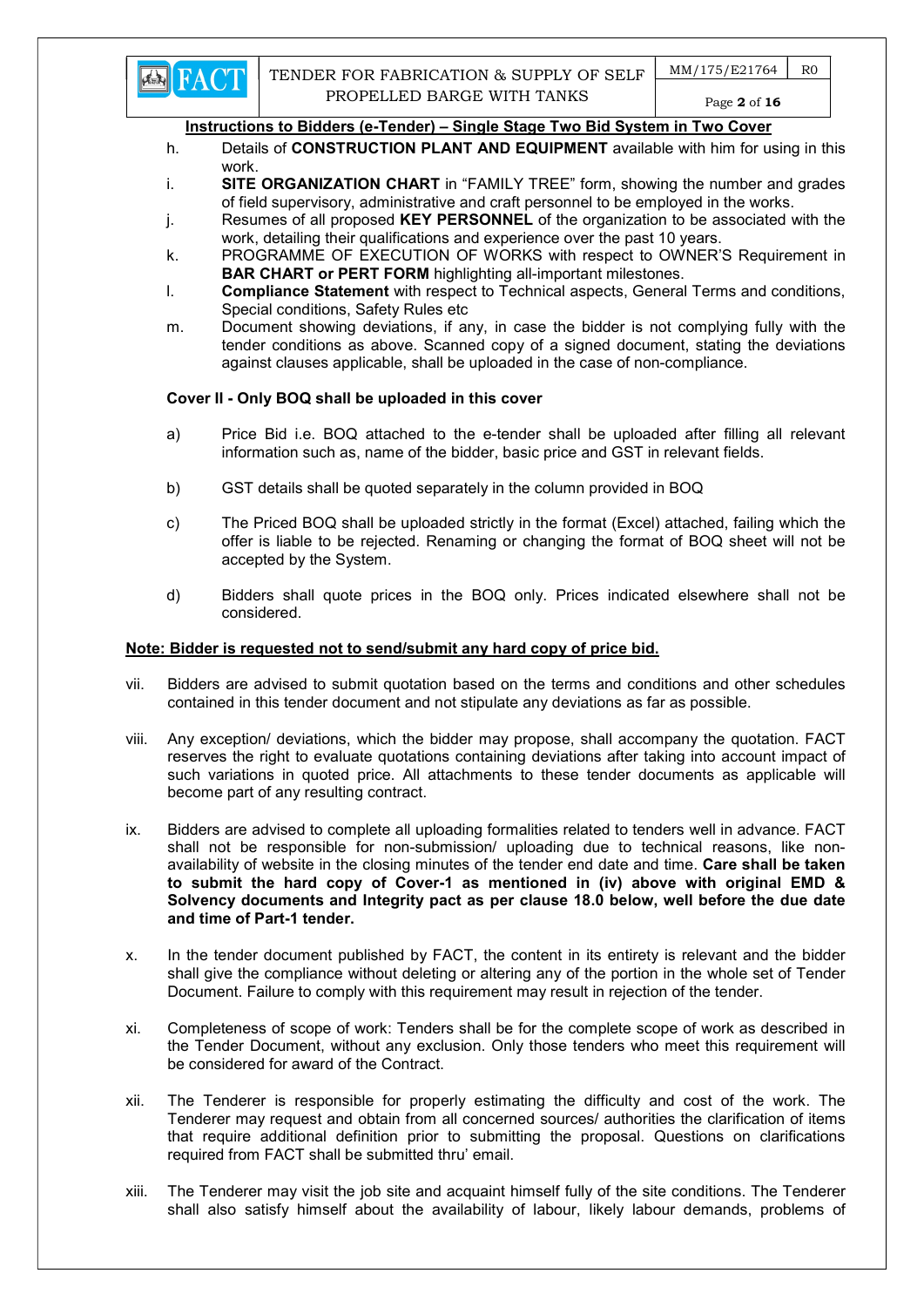

weather conditions, infra structural facilities, availability of construction materials etc. No claims whatsoever will be entertained on the plea of ignorance or difficulties involved in the execution of work or carriage of materials on account of the site conditions.

- xiv. The Tenderer shall bear all costs associated with the preparation and submission of his tender and further clarifications as needed including participation in discussions at FACT/FEDO, and FACT/FEDO shall in no case be responsible or liable for such costs regardless of the outcome of the tender evaluation.
- xv. Amendments to the tender documents may be issued by FACT/FEDO prior to the date of submission of tenders for the purpose of clarification and/ or reflecting modifications in the requirements in the tender, which shall be complied with by the tenderer. Such amendments to the tender documents, if any, shall be uploaded at https://eprocure.gov.in only, prior to the date of submission of tenders.
- xvi. Unit prices shall be quoted for all items (In Indian Rupees only), except for items where lump-sum rates are specifically sought. In case of tender for sale or disposing of material by company, highest price will be considered.
- xvii. FACT/FEDO shall proceed with evaluation of the Pre-qualification / or Technical & Commercial documents based on documents as received with each tender and shall not be obliged to call for any missing documents. Bidders are requested, in their own interest, to ensure that their tenders are complete in all respects containing all requested documents and those who do not comply with this requirement would be doing so at their risk. Also closely verify the checklist for the uploaded documents and confirm whether all requested documents are uploaded.
- xviii. FACT/FEDO reserves the right to extend the closing date of the bid without giving any reasons, which shall be published in https://eprocure.gov.in.
- xix. In case information, if any given by the bidder, is found to be untrue, FACT/FEDO reserves the right to terminate the contract without any notice or assigning any reason thereof.
- xx. Any intimation to contractors will normally be sent by e-mail at their address given in their bid. FACT/FEDO will not be responsible for delay in delivery of mail or non-receipt of intimation due to any reason.
- xxi. The quotations shall be submitted in English Language and the units of measurement shall be in metric system.

## 2. EARNEST MONEY DEPOSIT :

- i. EMD may be remitted through NEFT/ RTGS to the account as given below or shall be submitted in the form of Demand Draft from a Nationalized/Scheduled Bank in INDIA drawn in favour of FACT payable at Udyogamandal or shall be in the form of Bank Guarantee. (Form of BG attached). The details of the remittance of EMD such as UTR No./ DD No. as applicable shall be uploaded along with the tender document. If payment of EMD is made by DD/ Bank Guarantee, ORIGINAL document is to be submitted at the office of DGM (Materials), FACT before the due date and time of opening of TECHNICAL BID, super scribing the tender number, name of the work and name of the bidder on the envelope containing the document.
- ii. Account details for remittance of EMD through NEFT/ RTGS are as given below.

| Name of A/c Holder | ÷ | Fertilisers And Chemicals Travancore Ltd. |
|--------------------|---|-------------------------------------------|
| Account Type       | ÷ | Cash Credit                               |
| Account No         | ÷ | 57017844467                               |
| <b>IFS CODE</b>    | ÷ | SBIN0070158                               |
| Name of Bank       | ٠ | State Bank of India                       |
| <b>Branch</b>      | ÷ | Udyogamandal                              |
| <b>District</b>    | ÷ | Ernakulam                                 |
| State              |   | Kerala                                    |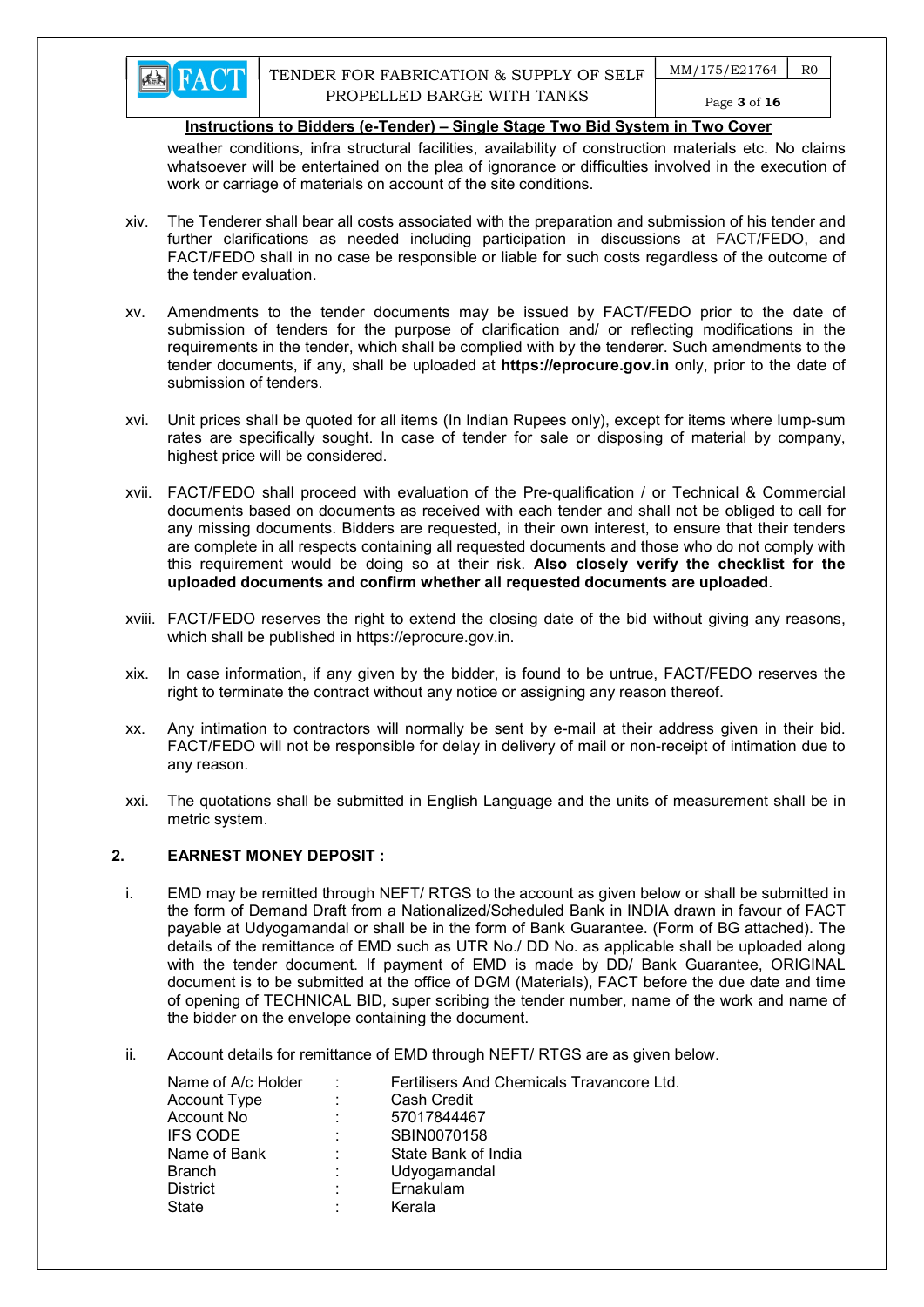

The bidder shall indicate the name of the bidder and tender number while making the online payment through NEFT/ RTGS and the details of the payment with UTR No shall be uploaded along with the offer submitted online

The Earnest Money Deposit accompanying the tender, if in the form of Bank Guarantee, shall be kept valid up to a period of ONE MONTH beyond the validity of tender itself. (For minimum 7 Months). The successful Tenderer shall keep the EMD valid up to the date of entering into a formal contract with FACT and establishing the Performance Bond.

- iii. Bids without EMD shall be rejected. EMD and document fee is exempted for Micro, Small and Medium Enterprises (MSME) having a valid certificate of registration/Udyog Aadhar issued by the National Small Industries Corporation/Govt. of India. Copy of the certificate shall be provided/uploaded along with the bid to avail exemption. EMD and document fee is exempted for government departments/PSUs/Khadi Board/registered labour contract cooperative societies also.
- iv. No interest shall be paid on the EMD.
- v. If the bidder retracts from or without request of FACT, revises his bid within the validity period of the bid, the EMD shall be liable to be forfeited without prejudice to FACT's other rights to claim damages.
- vi. In case the bidder whose bid is accepted, fails to deposit the prescribed Security Deposit or fails to execute the agreement or fails to commence the execution of the work within the specified time, the contract issued to him is liable to be cancelled and the Earnest Money already deposited by the contractor shall be forfeited without any further reference to the contractor and alternative arrangements made at the risk and cost of the Contractor.
- vii. On the successful tenderer remitting the Security Deposit, EMD of all unsuccessful bidders will be released. The EMD of the successful Bidder will be adjusted against Security Deposit or will be released, if the bidder wishes so, upon entering into an agreement and providing the Performance Bond.
- viii. BANK GUARANTEES: All Bank guarantees shall be submitted as per the relevant formats attached and shall be issued/confirmed by a Nationalised / Scheduled bank in India.

#### 3. VALIDITY

The bid shall be valid for a period of **Six Months** or for any higher period as prescribed in the tender notice / documents from the date of opening of bids during which period Tenderer shall not revoke or cancel his tender or vary the prices or any terms and conditions of his tender already submitted. The tender / bid submitted is liable to be disqualified and the EMD furnished is liable to be forfeited, in case of non adherence.

#### 4. PRICING

- i. The quotations shall, in all respects, conform with the enclosed specifications, drawings, data sheets, terms & conditions and other schedules enclosed herein.
- ii. The unit rate quoted will form the basis of compensation even if the scope of work is altered or vary within the stipulated completion period.
- iii. Bidders are requested to quote firm prices / rates valid through the completion period and no escalation in prices / rates whatsoever will be permitted. In case Bidder modifies his rates / prices before placement of order, his offer is likely to be disqualified & EMD forfeited.

## 5. EVALUATION OF QUOTATIONS

i. The following conditions shall be considered in the evaluation of quotations: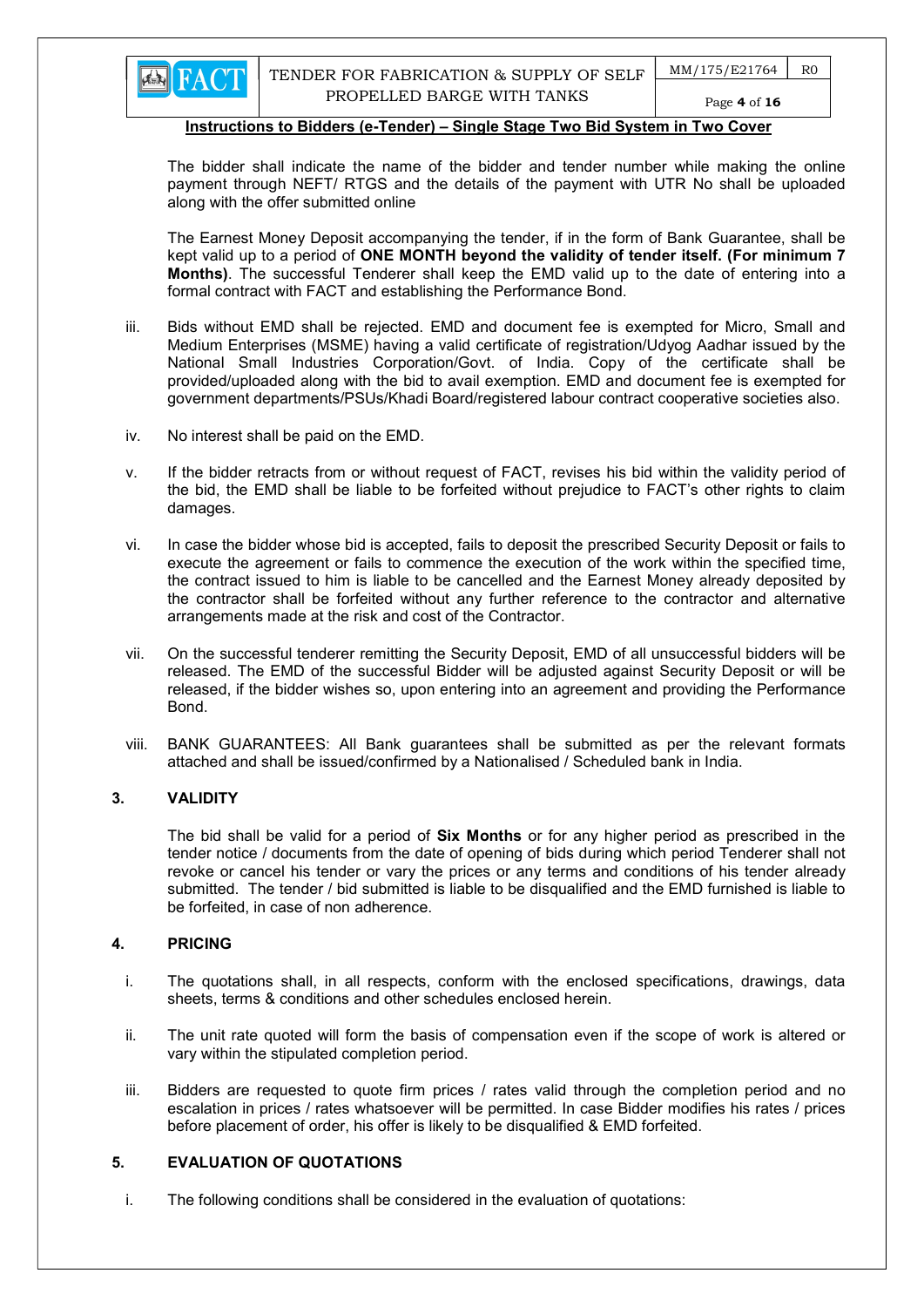- a. Agreement with terms and conditions and schedules of Tender document
- b. Price
- c. Delivery / Completion period
- d. Experience with the same or similar works for the intended services
- e. Bidder's resources (Finance, man-power, plants & equipments) under possession for satisfactory execution of WORK.
- ii. Bidders are expected not to take any deviations from the terms indicated in the tender documents. For bid evaluation, FACT/FEDO shall make Price loadings to the quoted prices of Tenderer towards deviations in terms & conditions of the tender as follows.
	- a. Payment Terms : No advance payment is acceptable. In case of earlier payments than the stipulated payment schedule, the same shall be loaded with 4.05% above SBI MCLR- 1 Year (as on PART A Unpriced bid opening) for the period & amount of earlier payment..
	- b. Price Reduction Clause
		- 1. As per Tender(0.5% per each week or part there of delay sub.to a max.10 %): Nil loading
		- 2. 0.5% per week or part thereof to a capped value :% loading for the difference from 10%.
		- 3. Any other deviation or non acceptance: 10% loading.
	- c. No deviation in Security Deposit & Performance Guarantee terms are acceptable.
- iii. Bids from bidders, against whom any criminal case, enquiry or investigation/ report by authorities like Vigilance, CBI etc., are pending in relation with FACT or bidders who are defaulting Contractors of FACT, shall be disqualified and rejected.
- iv. FACT/FEDO reserves the right to reject any or all bids without assigning any reasons whatsoever, and/ or based on the past unsatisfactory performance by bidders at FACT/ other PSEs / Govt. Departments. The opinion of FACT/FEDO regarding the same shall be final and conclusive. The work may be split up if considered expedient.
- v. In case more than one bidder becomes L1, the contract will be finalized based on revised lowest tendered amount, which will be obtained from the L1 bidders.
- vi. FACT/FEDO reserves the right to negotiate with the lowest bidder only as per CVC guidelines.
- vii. FACT/FEDO shall, at its own discretion, delete any one or more item of works from the tender at any time without assigning any reason whatsoever.

## 6. BID OPENING

- i) Part-I, Technical bids of all bidders who submit their Bids as per the instructions by the due date and time as above and which are in conformity with the Enquiry instructions shall be opened online, on the specified bid opening date & time.
- ii) Part-II Price bids of bidders whose Part-I bids are found acceptable based on prequalification and techno-commercial evaluation only will be opened on a subsequent date. The Price bid opening date/time will be intimated to the bidders concerned.

## 7. CLARIFICATIONS

In case any clarifications are required, the bidder shall contact FACT thru' e-mail. FACT shall give such clarifications by e-mail. All clarifications provided shall be binding on bidder. No claim shall be entertained subsequently on the grounds of insufficient knowledge at the time of submission of tender. All clarifications/ correspondences with respect to this tender enquiry shall be made to the AGM (Materials) FACT as per NIT.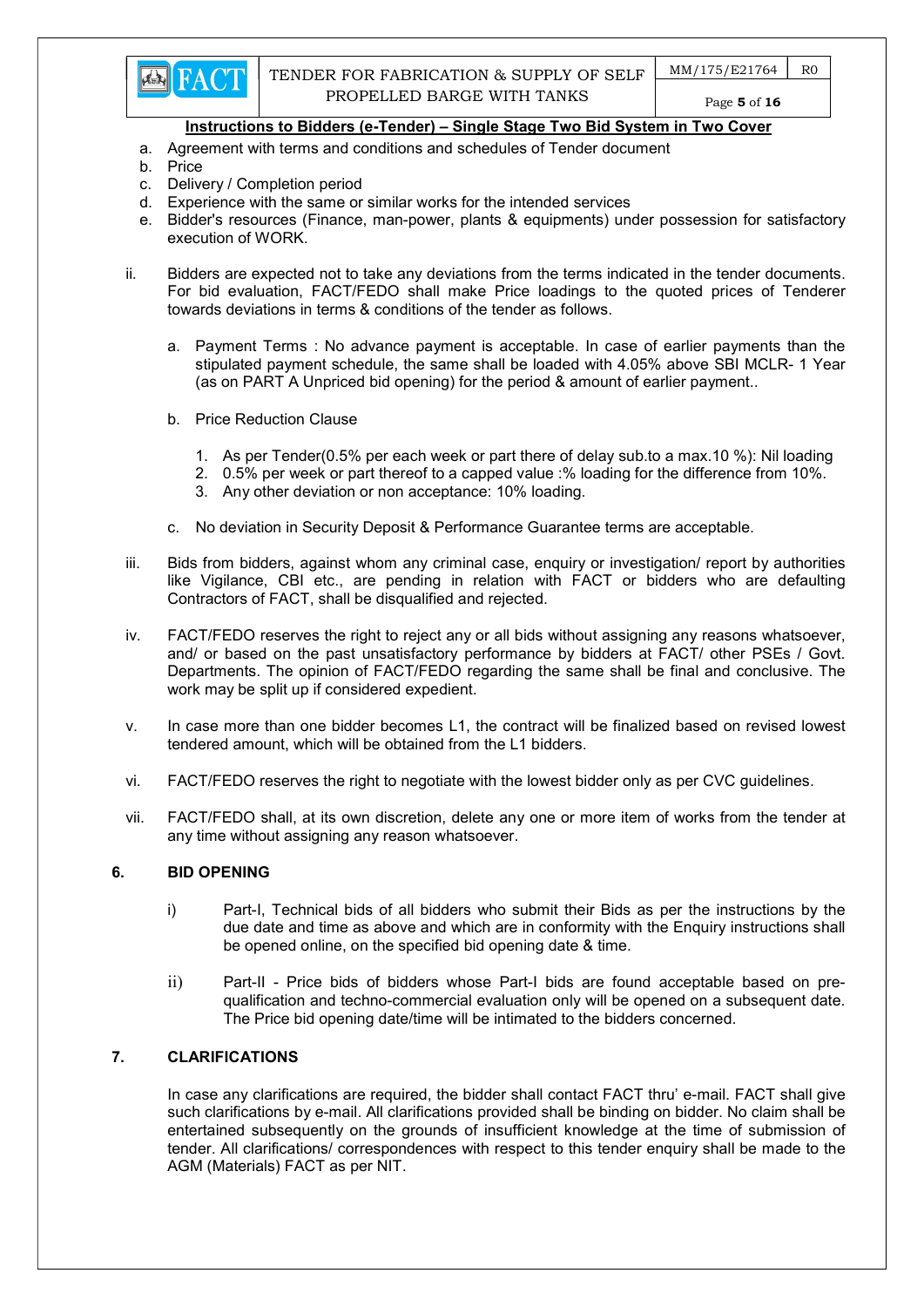

 $MM/175/E21764$  R0 Page 6 of 16

## Instructions to Bidders (e-Tender) – Single Stage Two Bid System in Two Cover

## 8. AUTHORISED REPRESENTATIVE OF TENDERER

The quotation shall contain the name, address, place of business of person or persons making the tender and shall be signed by tenderer with his digital signature. Partnership firms shall furnish the full name of all the partners in the offer. It shall be signed in the partnership's name by all the partners or by duly authorised representative followed by the name and designation of the person signing. A copy of constitution of the firm with names of all partners shall be furnished. Online Quotation by a Corporation shall be signed by an authorised representative and a Power of Attorney in that behalf shall accompany the quotation.

## 9. AWARD OF CONTRACT

Contract will be awarded by FACT/FEDO the tenderer whose tender has been determined to be in agreement with terms and conditions and schedules of Tender document and who has offered the lowest evaluated price provided that the Tenderer so selected for award has the capacity and resources to carry out the contract as judged by FACT/FEDO. Notwithstanding the above, FACT/FEDO reserves the exclusive right to accept or reject any or all tenders without any obligation or liability whatsoever to any of the tenderer.

## 10. ACCEPTANCE OF TENDER AND ISSUE OF LOI/ WORK ORDER

The acceptance of the bid will be intimated to the successful bidder, who will be called CONTRACTOR thereafter, through a Letter of Intent (LOI) or a Work Order. If an LOI is issued first, this will be followed by a Work Order. The duplicate copy of the Work Order will have to be returned to FACT/FEDO duly signed on all pages as token of acceptance of the Work Order. Within 15 Days from the receipt of LOI/ Work Order whichever is issued first, the CONTRACTOR shall remit the required Security Deposit for the Work. Also as prescribed in the LOI/ Work Order/ tender documents, the Contractor shall execute an agreement in stamp paper(INR 500) of the required value as per the Proforma prescribed by FACT for the satisfactory performance of the contract. In case the CONTRACTOR fails to accept the Work Order or fails to deposit the prescribed Security Deposit or fails to execute the Agreement or fails to commence the execution of the work within the time specified in the LOI/ Work Order/ Work to Proceed Notice, the LOI/ Work Order issued will be cancelled and the EMD already deposited by the Contractor shall be forfeited without any further reference to the Contractor and alternative arrangements shall be made at the risk and cost of the Contractor. The contractor whose EMD is forfeited is liable for delisting from FACT and also shall not be eligible to participate in the other tenders invited by the company at the sole discretion of FACT. Incomplete quotations are liable to be rejected.

## 11. SECURITY DEPOSIT

The successful bidder (Contractor) shall be required to furnish an interest free Security Deposit (SD) equivalent to 10% of the contract value as per mode prescribed in the tender document/work (However if the amount exceeds Rs. 10,000/- Bank guarantee from a Nationalized / Scheduled Bank in INDIA is also accepted as SD).

## 12. FRAUD PREVENTION POLICY

Bidders shall comply with Fraud Prevention Policy of FACT 2012 (FPPF 2012). The said Policy is available in FACT Website www.fact.co.in

## 13. FACT GATE ENTRY PASS:

Entry pass to the contract workers will be issued by CISF. For entry pass, the contractor shall submit an application to CISF through work-executing department and HR department. The following documents shall be submitted along with the request.

- a. Copy of age proof
- b. Police clearance certificate
- c. Copy of bank passbook
- d. Copy of Aadhaar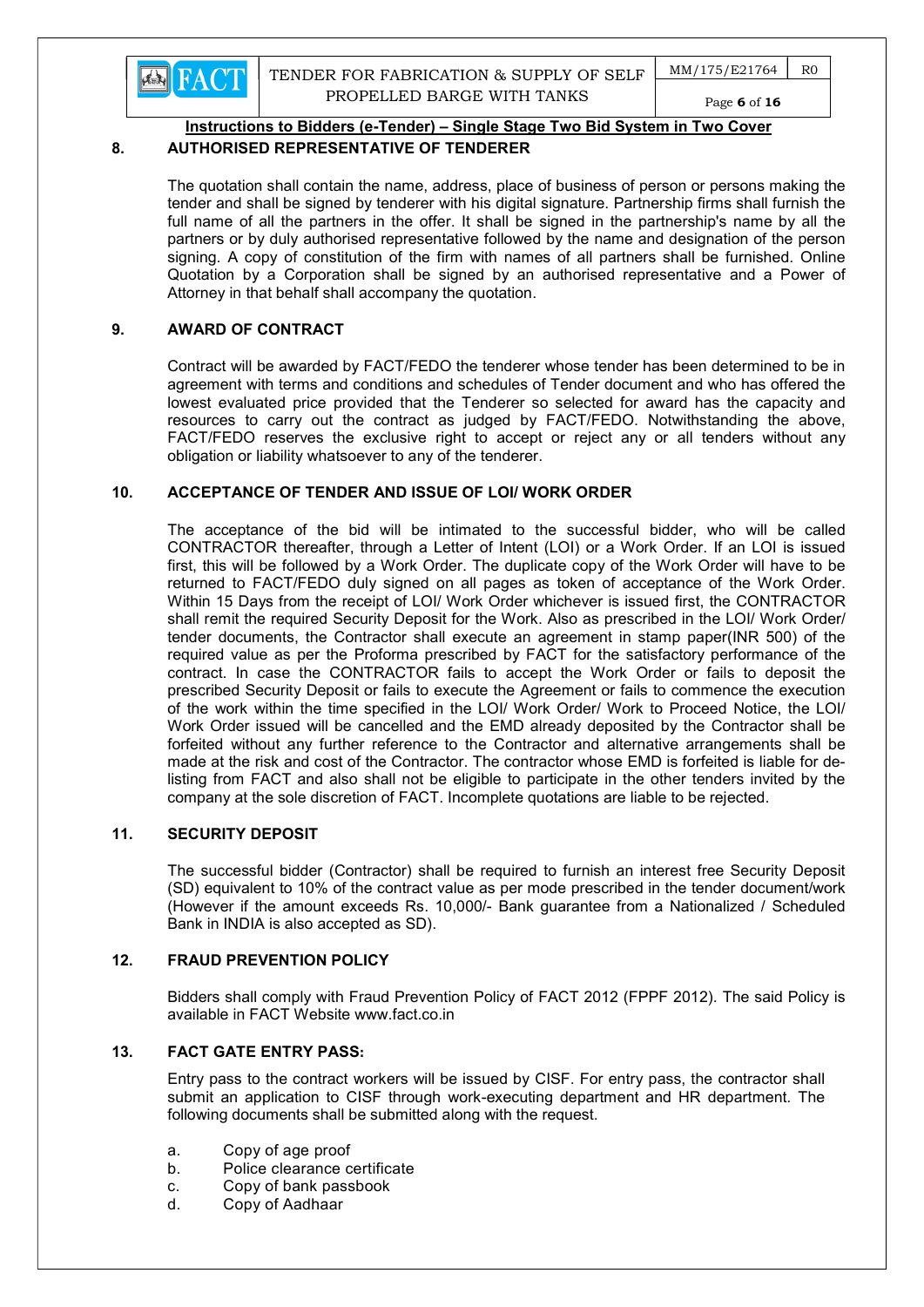

- e. Two copies of passport size photographs
- f. Duly filled application for ESI and PF enrolment (for new members)

## 14. CHANGE IN CONSTITUTION

Any change in constitution of Contractor's firm shall be done only with prior information to FACT.

### 15 WAGES TO CONTRACTOR WORKERS:

The Contractor shall pay the wages to the workers only through banks. Proof of bank remittance certified by banks is to be submitted along with the wage roll to the work-executing department before 5 th of every month. A copy of the same proof of bank remittance is also to be attached along with the bills to Finance Department

#### 16 DISPUTES

- a) Should there be any discrepancy, inconsistency, error or omissions in the contract or any of the contract documents the matter may be referred to the concerned Controlling Officer of FACT through the Engineer-in-charge who shall give his decision and issue to the contractor instructions directing in what manner the work is to be carried out. The decision of the Controlling Officer shall be final and conclusive and the contractor shall carry out the work in accordance with his decision.
- b) This contract shall be subject to and shall in all respects be governed by Indian law. If any dispute(s) arises out of or in connection with this contract, or in respect of any defined legal relationship associated therewith or derived there from, the unresolved dispute(s) shall be referred to arbitration in accordance with the provisions of the Arbitration and Conciliation Act, 1996, as amended from time to time. The number of Arbitrator shall be one and the language of the arbitration proceedings shall be English. The place of arbitration proceedings shall be Ernakulam in Kerala.
- c) Any legal proceedings relating to this contract shall be limited to courts of law under the jurisdiction of the Kerala High Court at Ernakulam.

#### 17.0 MAKE IN INDIA

- 17.1 Purchase preference shall be given to local suppliers in the manner specified in the latest Revision of Public Procurement (Preference to Make in India) Order 2017, and amendments thereto, subject to orders issued by Deptt. of Fertilisers, Govt. of India.
- 17.2 For the purpose of extending purchase preference, the minimum local content shall be 50% and margin of purchase preference shall be 20%, as defined in the above Orders, unless specified otherwise in the Enquiry.
- 17.3 To claim benefits under Make in India Order, the bidder shall provide self-certification or such other certificate(s) as prescribed in the Order, as applicable, that the item offered meets the minimum local content and shall give details of the location(s) at which the local value addition is made.

#### 18.0 INTEGRITY PACT(IP)

The bidders shall sign and submit an "Integrity Pact (IP)" to be executed between the bidder and Fertilisers and Chemicals Travancore Ltd. along with the bid as per attached format. IP shall be implemented through the following Independent External Monitor (IEM) for the bid.

> Mr. P.K. Vijayakumar, IRS (Retd), Madhavam, Vaniyan Lane, Punkunnam P.O, Thrissur – 680002 Mobile: 8547381122 Telephone: 0487-2381123 E-mail address: vkmenon78@gmail.com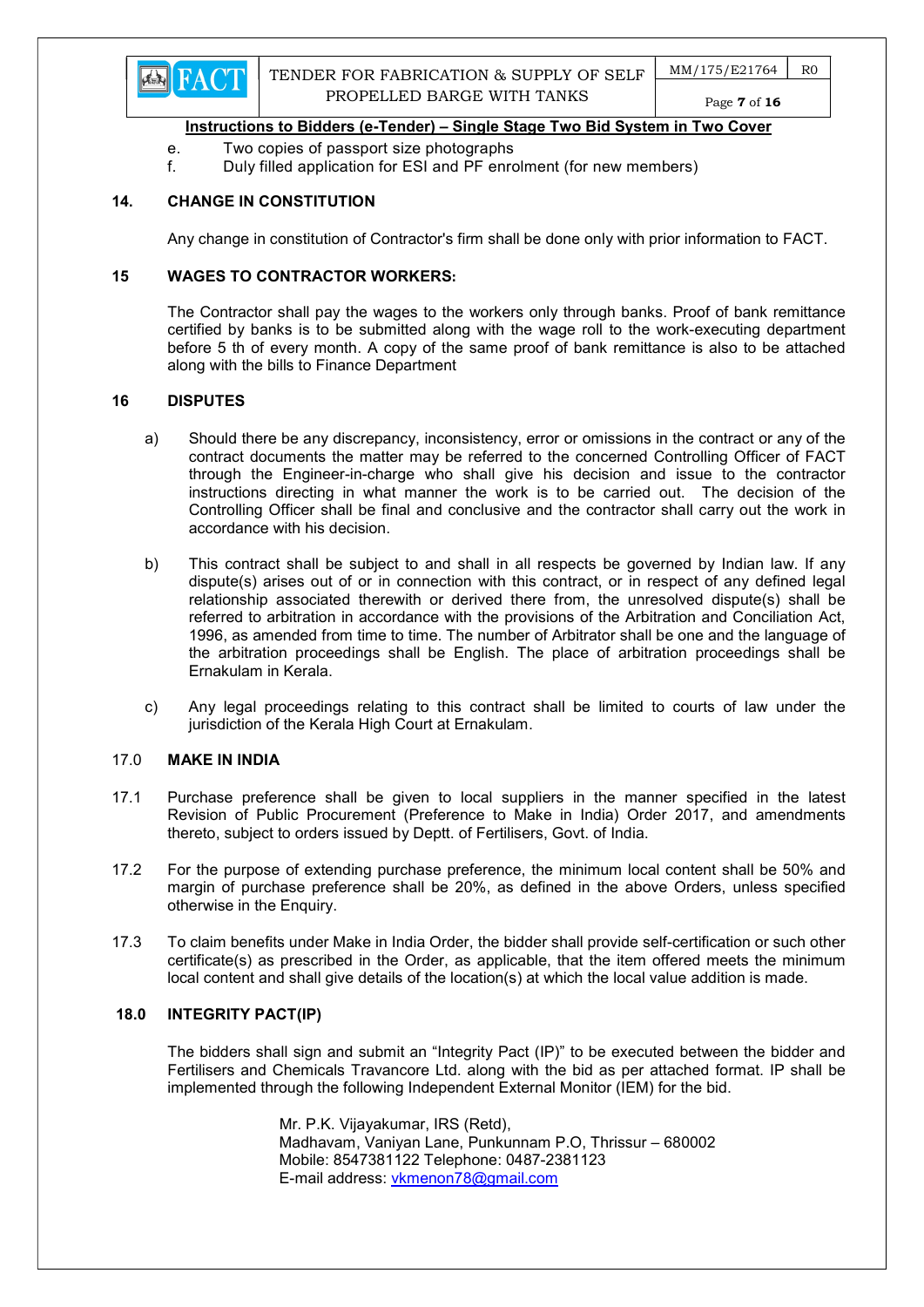

Page 8 of 16

### Instructions to Bidders (e-Tender) – Single Stage Two Bid System in Two Cover

### 19.0 CONCESSIONAL RATE OF CUSTOMS DUTY:-

- 19.1 Being a project for setting up of a new fertilizer plant, owner is entitled to Customs Duty Concession at 5% as per Notification issued by Department of Revenue, Ministry of Finance, in exercise of powers conferred by Sub Section 1, Section 25 of the Customs Act 1962 and subsection 12 of section 3 of Customs Tariff Act 1975. It is the responsibility of the contractor to make necessary arrangement, support, assistance to avail the said Customs Duty concession and pass the benefit to the owner in all imported goods / items on which the said benefit is available.
- 19.2 "It is the responsibility of the contractor to get all the applicable benefits of deemed export available to the project, as per prevailing Foreign Trade Policy. The contractor shall submit the details of benefits considered in the bid and also inform the details of documents to be submitted by the owner for availing all these benefits to the project."
- 20.0 IMPORTANT : Before Price bid opening, the Bidders shall be required to give PRICE BREAK UP IN % OF TOTAL PRICE FOR the SUPPLY of IMPORTED MATERIALS in the following format.

 Details of each imported materials required for Barge and associated Facilities complete in all respects including Spares shall be furnished.

| Item Description | % of price<br>quoted | Basic<br>Customs<br>Duty(BCD) | Social<br>welfare cess   Customs<br>on BCD | <b>IGST</b><br><b>on</b><br>duty | Any other charge*<br>in % of quote |
|------------------|----------------------|-------------------------------|--------------------------------------------|----------------------------------|------------------------------------|

(\* Please give details on any other charge if any)

 The above breakup shall be considered for deducting / passing on benefit to FACT in case of Import is on concessionary customs duty/ deemed export.

#### 21.0 NOTE

Whenever any portion of the "Special Conditions of Contract" or "Notice Inviting Tender" (NIT) is repugnant to or at variance with any provision of this document "Instructions to Bidders", the respective provisions of "Special Conditions of Contract" or "Notice Inviting Tender" (NIT) shall prevail. Similarly whenever any portion of the "General Conditions of Contract" is repugnant to or at variance with any provision of this document "Instructions to Bidders", the respective provisions of "Instructions to Bidders" shall prevail.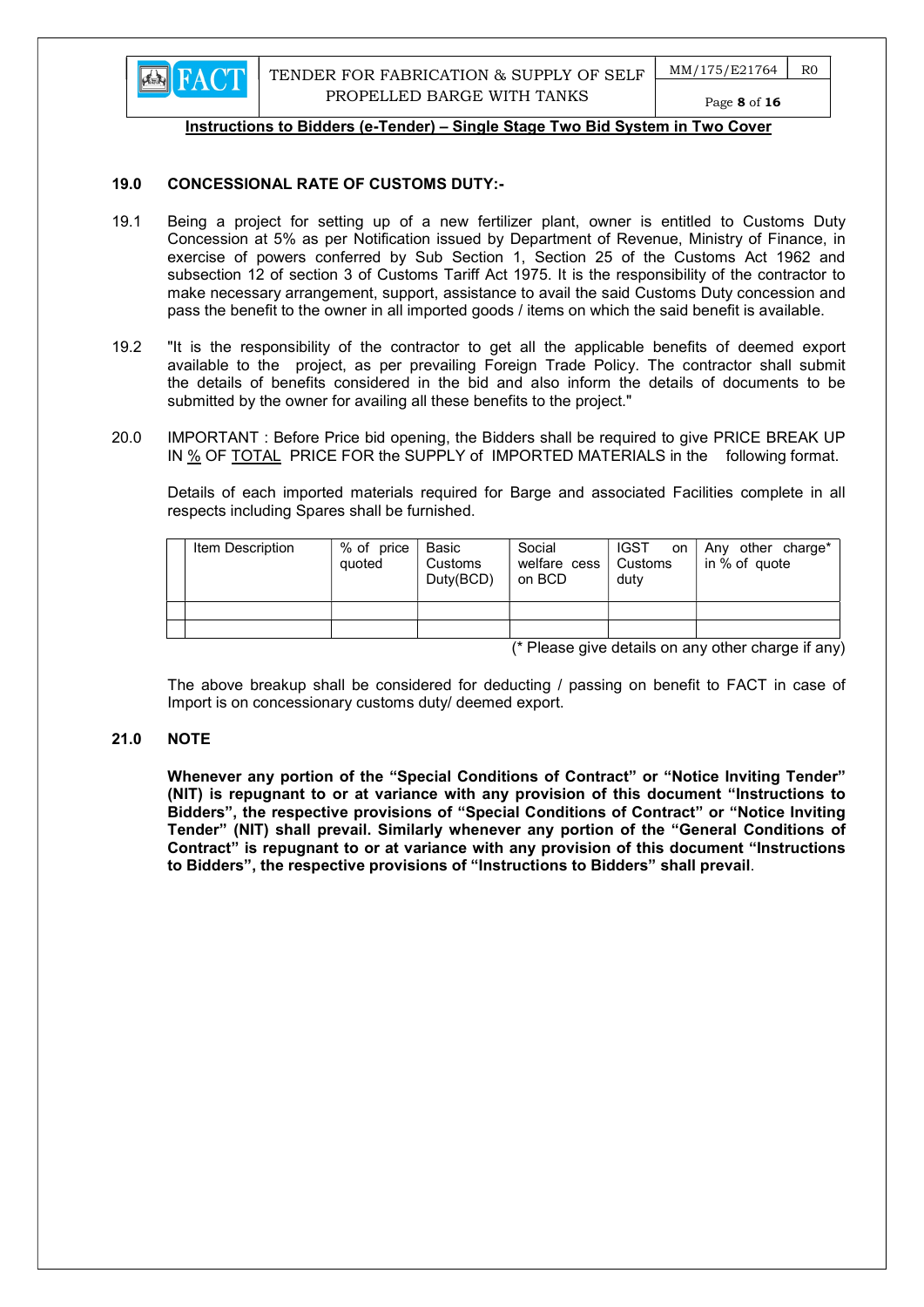

TENDER FOR FABRICATION & SUPPLY OF SELF PROPELLED BARGE WITH TANKS

 $MM/175/E21764$  R0

Page 9 of 16

## Instructions to Bidders (e-Tender) – Single Stage Two Bid System in Two Cover PROFORMA FOR EARNEST MONEY DEPOIST

(` in INR 500/- Stamp Paper)

The Fertilisers And Chemicals Travancore Limited, Udyogamandal - 683 501 Kochi, India

THIS DEED made……… 'day of ….. by Bank (Name & Address of the branch of the bank) a Bank incorporated in ……….and having its Registered Office at ………….….(hereinafter called" The Bank" ) which expression shall include its successors and assigns).

WHEREAS…………….(Name of Contractor, Place, Registered Office, if any) (hereinafter called the TENDERER) are submitting tender for the work of ……………………………..for The Fertilisers And Chemicals, Travancore Limited, Cochin Division, Ambalamedu – 682 303 , Kochi, India (hereinafter called the OWNER) against the invitation to Tender No……………… ….Dtd. ……………..of the Fertilisers And Chemicals Travancore Limited, Kochi Division, Ambalamedu subject to the terms and conditions therein.

AND WHEREAS the said Invitation to tender provides that Tenderer shall along with the Tender furnished an Earnest Money Deposit of Indian Rupees. ………………(Rupees. ………………only) in the form therein mentioned and the form of payment of Earnest Money Deposit includes guarantee by any Nationalised Bank of India / Scheduled or Foreign Bank registered in India, undertaking full responsibilities to indemnify and pay to OWNER in India in case of default by the Tenderer. And the said TENDERER has approached us and at their request and in consideration of the promises ,we, the said BANK have agreed to give such guarantee as herein-after mentioned.

- 1. We, the BANK do hereby unconditionally undertake to pay the OWNER merely on demand and without demur all monies to the extent of Rs………………….(Rupees . … ……………………………………. only) on commission of any breach by the said TENDERER of any of the terms and conditions of the said tender or by any reason of the TENDERER'S failure to perform the said tender. The BANK hereby agrees that the decision and demand of the OWNER on the aforesaid matter and or as to the amount payable by the BANK shall be final, conclusive and binding on the BANK without further proof.
- 2. We, further undertake to pay to the OWNER any money so demanded notwithstanding any dispute or disputes raised by the TENDERER in any suit or proceeding before any Court or Tribunal relating thereto our liability under this present being absolute and unequivocal.
- 3. The payment so made by us under this guarantee shall be a valid discharge of our liability for payment there under and the TENDERER shall have no claim against us for making such payment.
- 4. This guarantee is not revocable by notice during its currency but will continue with full force until all the obligations of the TENDERER under the terms of the Tender have been met and the OWNER discharges the guarantee accordingly. This guarantee shall not be affected by any change in the constitution of the BANK or OWNER or TENDERER nor shall this guarantee be affected by any change in the constitution of the OWNER / TENDERER by absorption with any other body or corporation and this guarantee will be available to or enforceable by such body or corporation.
- 5. The OWNER may without affecting BANK'S liabilities and obligations hereunder grant time or other indulgence to or compound with the TENDERER or enter into any agreement or composition or agree to forbear or forbear to enforce any of the terms and conditions of the said tender against the TENDERER or agree to vary any of the terms and conditions of the said tender.
- 6. Notwithstanding anything contained in the foregoing our liability under this guarantee is limited to a maximum of Rs…………… (Rupees………only). Our guarantee shall remain in force to…………… ( 7 months from the due date of tender ) until-unless a claim or demand under this guarantee is made on us within six months after the expiry of the above date, all your rights under the said guarantee shall be forfeited and we shall be released and discharged from all liabilities there under.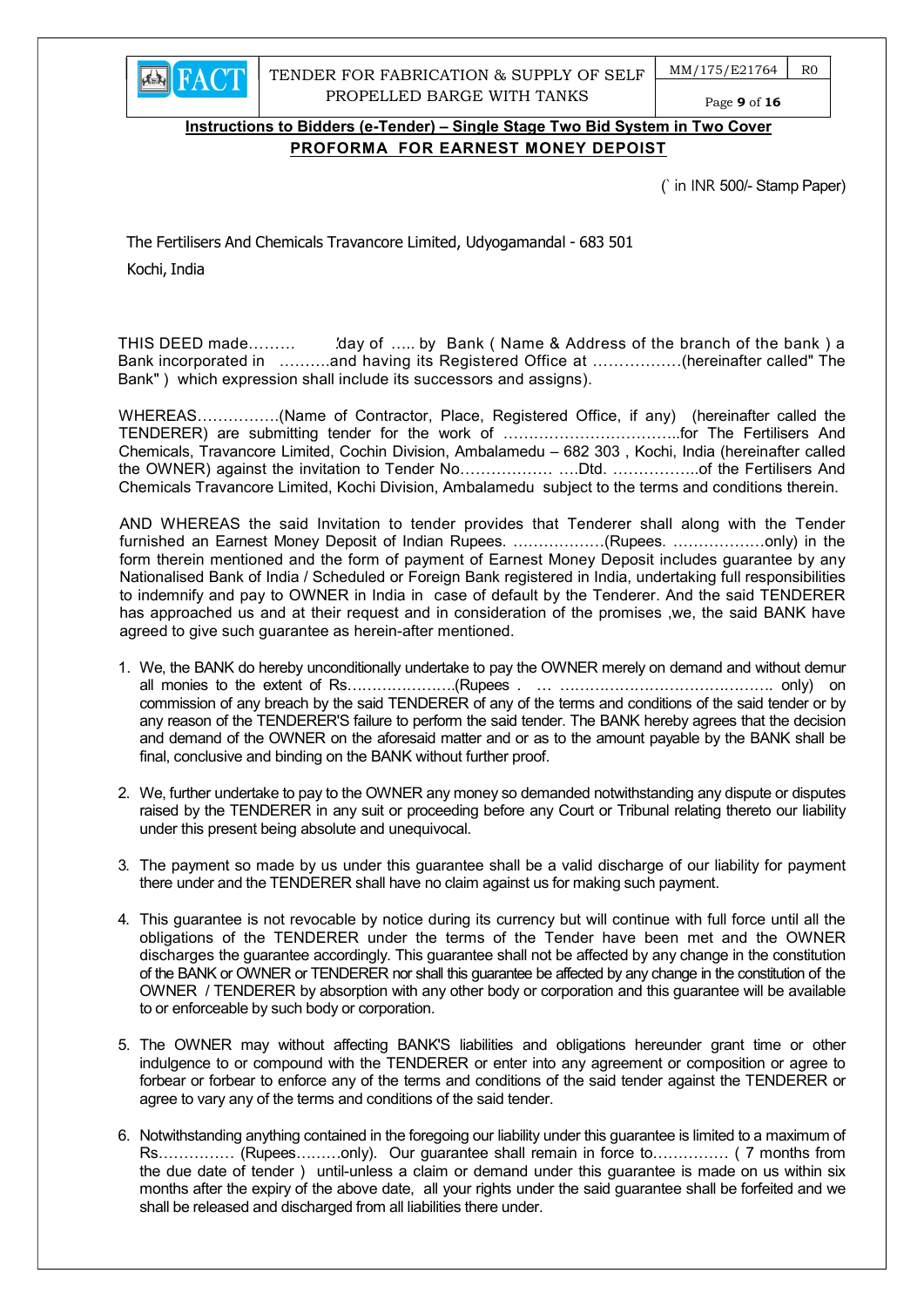

- 7. We the Bank lastly undertake not to revoke this guarantee during its currency except with the previous consent of the OWNER in writing. Any notice by way of request, demand or otherwise hereunder may be sent by registered post to the BANK addressed as afore said and if sent by in registered post it shall be deemed to have been given at the time when it would be delivered in due course of post and in proving such notice when given by registered post it shall be sufficient to prove that the envelope containing the notice was sent by registered post and certificate signed by an officer of the OWNER that the envelope was so posted shall be conclusive.
- 8. Disputes/differences, if any, relating to or arising out of this Bank Guarantee, shall be settled by courts having jurisdiction over Udyogamandal in Kerala State, where the registered office of the company is situated and no other court shall have jurisdiction in the matter

We have the power to issue this guarantee in your favour and the undersigned has full power to do so

Full address of the Bank Issuing this Guarantee For (Name of Bank):

Authorised official:

Date & Bank Seal Name & Designation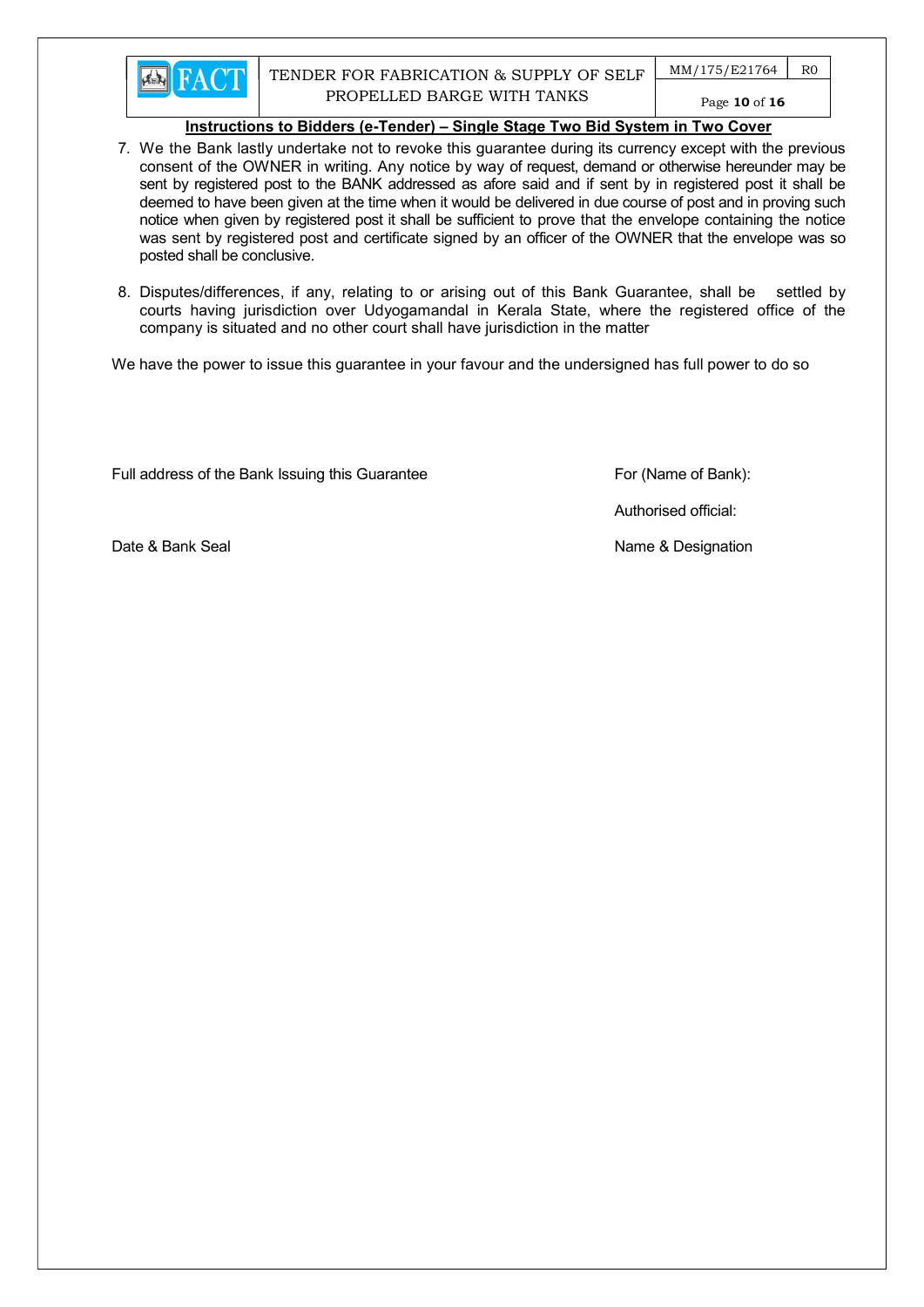

(To be given on Rs. 500/- stamp paper)

### PROFORMA OF BANK GUARANTEE IN LIEU OF SECURITY DEPOSIT

(To be obtained from a Nationalised/scheduled bank in India)

The Fertilizers And Chemicals Travancore Ltd., Udyogamandal

WHEREAS FACT (Fertilisers and Chemicals Travancore Ltd., Udyogamandal P.O., Kerala, (hereinafter referred to as the Company) has placed an Order No......................... dated ........................... with M/s .......................................................... (hereinafter called the Supplier/Contractor) for the supply/work of ...................................... and where as it is one of the conditions of the said Order that the Supplier/Contractor shall either remit a sum of `………….... (Rupees .................................................. only) or furnish a Bank Guarantee for ` ..............(Rupees................................) as security deposit for the due fulfilment of the said Order by the said Supplier/Contractor. In consideration of the Company having agreed to accept a Bank Guarantee from us towards such security deposit in lieu of the cash deposit in accordance with the terms and conditions of the above Order, we, ......................................., the Bank (hereinafter referred to the Bank) do hereby undertake to pay the Company merely on demand any sum or sums from time to time demanded by the Company up to a maximum of `................. (Rupees ........................ only) being the amount of the security deposit against any loss or damage caused to or suffered by or would be caused to or suffered by the Company by reason of any breach by the said Supplier/Contractor of any of the terms and conditions contained in the said Order. We, the said Bank, do hereby undertake to pay the amount so demanded by the Company without any demur merely on a demand from the Company stating that the amount claimed is due by way of loss or damage caused to or suffered or would be caused to or suffered by the Company by reason of breach by the said Supplier/Contractor of any of the terms and conditions contained in the said Order. Any such demand made on the Bank shall be conclusive as regards the amount due and payable by the Bank under this guarantee. We undertake to pay to the Company any money so demanded notwithstanding any dispute or disputes raised by the said Supplier/Contractor in any suit or proceeding pending before any court or Tribunal relating thereto our liability under this present being absolute and unequivocal. The payment so made by us under this guarantee shall be valid discharge of our liability for payment there under and the said Supplier/Contractor shall have no claim against us for making such payment. We, .............................................., further agree that the guarantee herein contained shall remain in full force and effect during the period that would be taken for the performance of the said Order and that it shall continue to be enforceable till all the dues of the Company under or by virtue of the said Order have been fully paid and its claim satisfied or discharged or till the Company certifies that the terms and conditions of the said Order have been fully and properly carried out by the said Supplier/Contractor and accordingly discharges this guarantee.

We, .........................................., further agree with the said Company that they shall have the fullest liberty without our consent and without affecting in any manner our obligations hereunder to vary any of the terms and conditions of the said Order or to extend time of performance by the said Supplier/Contractor or to postpone for any time and from time to time any of the powers exercisable by it against the said Supplier/Contractor and either to enforce or forebear from enforcing any of the terms and conditions governing the said Order or securities available to the Company and the said Bank shall not be released from its liability under these presents by any exercise by the Company of the liberty with reference to the matters aforesaid or by reason of time being given to the said Supplier/Contractor or any other forcebearance, act or omission on the part of the Company or any indulgence by the Company to the said Supplier/Contractor or any other matter or thing whatsoever which under the law relating to sureties, but for this provision, have the effect of so relieving us. This guarantee shall not be affected by any change in the constitution of the Bank or the Company or the said Supplier/Contractor nor shall this guarantee be affected by any change in the constitution of the Company or the said Supplier/Contractor by absorption with any other body or corporation and this guarantee shall be available to or enforceable by such body or corporation. Our guarantee shall remain in force until.................................. Unless a claim or demand is made within six months after the expiry of the above date, all the Company's rights under the guarantee shall be deemed as waived/forfeited and we shall be relieved and discharged from all liabilities there under.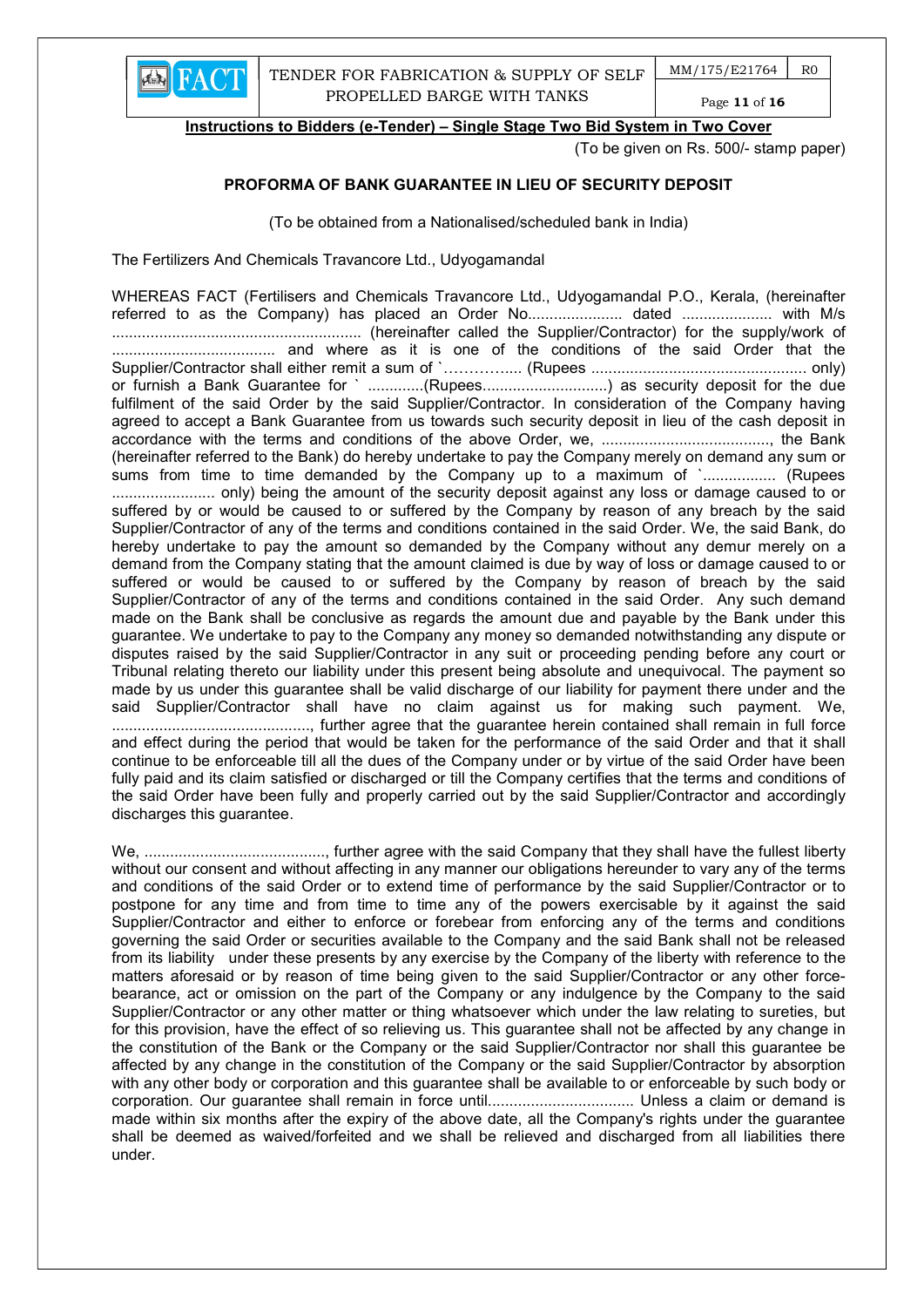

 $MM/175/E21764$  R0 Page 12 of 16

#### Instructions to Bidders (e-Tender) – Single Stage Two Bid System in Two Cover

Notwithstanding anything contained hereinbefore, our liability under this guarantee shall be limited to an amount not exceeding `………….......... (Rupees...……………………………………………………................ only). Any notice by way of request, demand or otherwise here under may be sent by post to the Bank addressed as aforesaid and if sent by post, it shall be deemed to have given at the time when it would be delivered in due course of post and in proving such notice when given by post, it shall be sufficient to prove that the envelope containing the notice was posted and certificate signed by an officer of the Company that the envelope was so posted, shall be conclusive. Disputes/differences, if any, relating to or arising out of this Bank Guarantee, shall be settled by courts having Jurisdiction over Udyogamandal, in Kerala State, where the registered office of the Company is situated and no other court shall have jurisdiction in the matter.

We, ..............................................., Bank lastly undertakes not to revoke this guarantee during its currency except with the previous consent of the Company in writing.

Dated this .......................... day of .......................... Two Thousand.......................

For (Name of Bank)

Authorised Official

Name:

Designation:

Place:

Full address of the Branch issuing this guarantee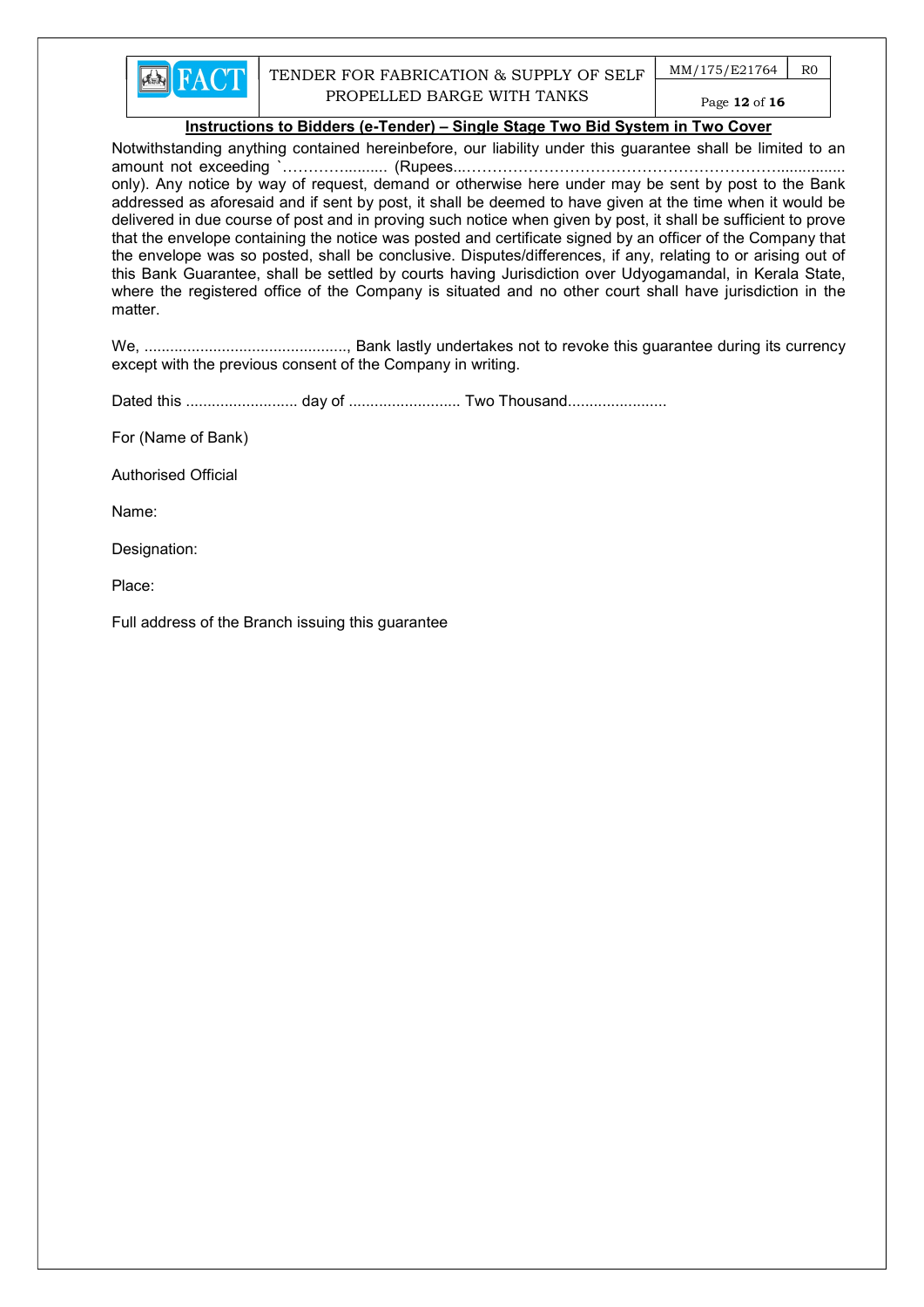

Page 13 of 16

Instructions to Bidders (e-Tender) – Single Stage Two Bid System in Two Cover

## INTEGRITY PACT

(To be executed on ₹ 500/- Non-judicial Stamp Paper)

#### Between

The Fetilizers and Chemicals Travancore Limited (FACT), a company formed and registered under the Travancore Companies Act IX to 1114 (Companies Act, 2013) and having its registered office at Eloor, Udyogamandal-683501, Kochi, Ernakulam District, Kerala, hereinafter referred to as "The Principal".

#### **And And And And** *And And*

.................................. hereinafter referred to as "The Bidder/ Contractor".

#### Preamble

The Principal intends to award, under laid down organization procedures, contract/s for .......................... The Principal values full compliance with all relevant laws and regulations, and the principles of economic use of resources, and of fairness / transparency in its relations with its Bidder(s) and or/Contractor(s).

In order to achieve these goals, the Principal will appoint an Internal External Monitor (EIM), who will monitor the tender process and execution of the contact for compliance with the principle mentioned above.

#### Section 1 - Commitments of the Principal

(1) The Principal commits itself to take all measures necessary to prevent corruption and to observe the following principles:

a) No employee of the Principal, personally or through family members, will in connection with the tender, or the execution of the contract, demand, take a promise for or accept, for self or third person, any material or immaterial benefit which the person is not legally entitled to.

b) The Principal will, during the tender process, treat all Bidder(s) with equity and reason. The Principal will in particular, before and during the tender process, provide to all Bidder(s) the same information and will not provide to any Bidder(s) confidential / additional information through which the Bidder(s) could obtain an advantage in relation to the tender process or the contract execution.

c) The Principal will exclude from the process all known prejudiced/interested persons.

(2) If the Principal obtains information on the conduct of any of its employees which is a criminal offence under the India Penal Code / Prevention of Corruption Act, or if there be a substantive suspicion in this regard, the Principal will inform the Vigilance Officer and in addition can initiate disciplinary actions.

#### Section 2 - Commitments of the Bidder(s) / Contractor(s)

(1)The Bidder(s) / Contractor(s) commits themselves to take all measures necessary to prevent corruption. He commits himself to observe the following principles during his participation in the tender process and during the contract execution.

a) The Bidder(s) / Contractor(s) will not, directly or through any other person or firm, offer, promise or give to any of the Principal's employees involved in the tender process or the execution of the contract or to any third person, any material or immaterial benefit which he/she is not legally entitled to, i n order to obtain in exchange, any advantage of any kind whatsoever during the tender process or during the execution of the contract.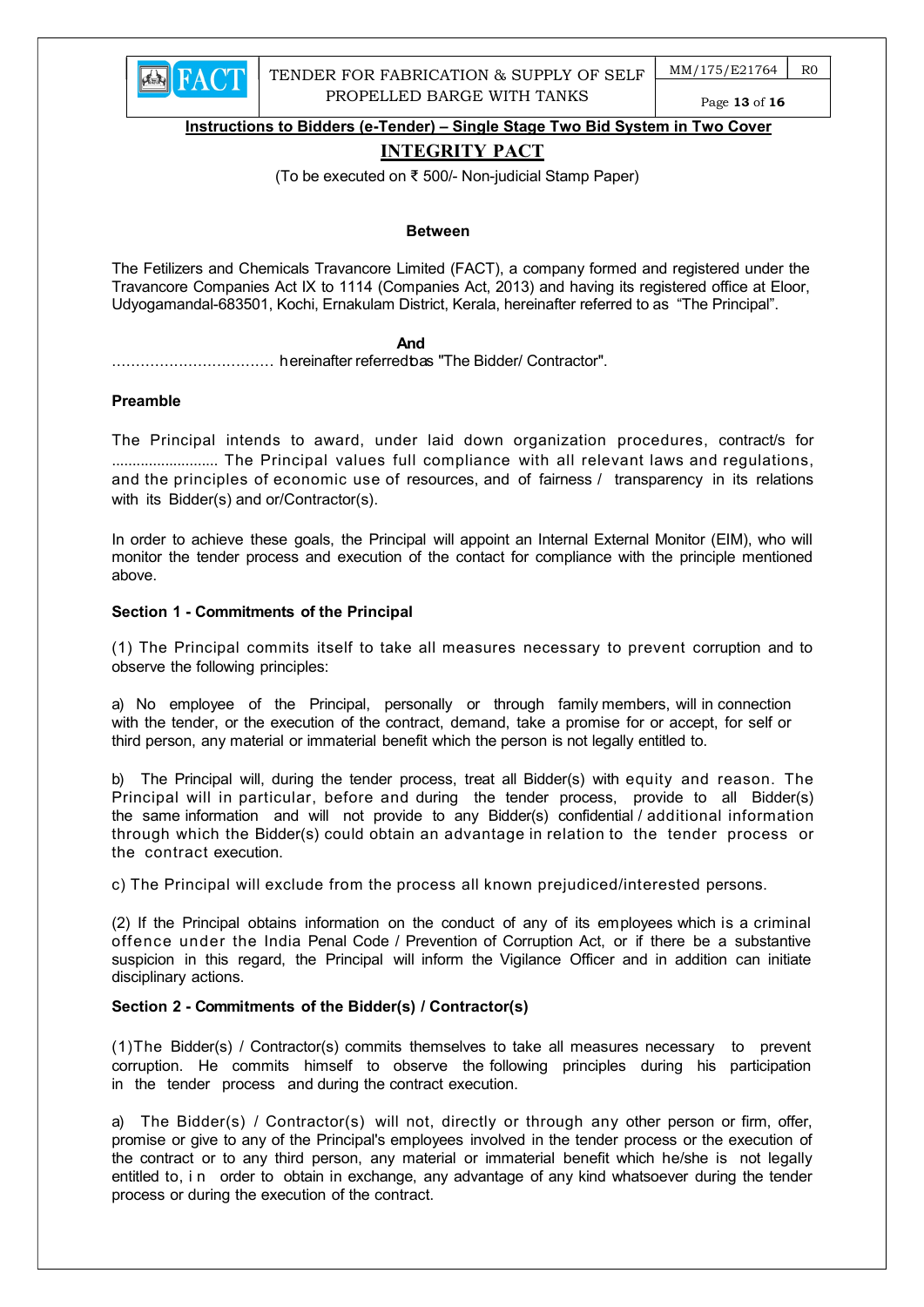b) The Bidder(s) / Contractor(s) will not enter with other Bidders into any undisclosed agreement or understanding, whether formal or informal. This applies in particular to prices, specifications, certifications, subsidiary contracts, submission or non-submission of bids or any other actions to restrict competitiveness or to introduce cartelisation in the bidding process.

c) The Bidder(s) / Contractor(s) will not commit any offence under the relevant IPC/PC Act; further the Bidder(s)/Contractor(s) will not use improperly, for purposes of competition or personal gain, or pass on to others, any information or document provided by the Principal as part of the business relationship, regarding plans, technical proposals and business details, including information contained or transmitted electronically.

d) The Bidder(s) / Contractor(s) of foreign origin shall disclose the name and address of the Agents / Representatives in India, if any. Similarly, The Bidder(s) / Contractor(s) of Indian Nationality shall furnish the name and address of the foreign principals, if any. All the payments made to the India agent/representative have to be in Indian rupees only.

e) The Bidder(s) / Contractor(s) will, when presenting his bid, disclose any and all payments he has made, is committed to, or intends to make to agents, brokers or any other intermediaries in connection with the award of the contract.

(2) The Bidder(s) / Contractor(s) will not instigate third persons to commit offences outlined above or be an accessory to such offences.

#### Section 3 - Disqualification from tender process and exclusion from future contracts

If the Bidder(s)/Contractor(s), before award or during the execution of has committed a transgression through a violation of Section 2 above or in any other form such as to put his reliability or credibility in question, the Principal is entitled to disqualify the Bidder(s)/ Contractor(s) from the tender process or to terminate the contract, if already signed, for such reason.

#### Section 4 - Compensation for Damages

**EN FACT** 

(1) If the Principal has disqualified the Bidder(s) from the tender process prior to the award according to Section 3, the Principal is entitled to demand and recover the damages equivalent to Earnest Money Deposit/Bid Security.

(2) If the Principal has terminated the contract according to Section 3, or if the Principal is entitled to terminate the contract according to Section 3, the Principal shall be entitled to demand and recover from the Contractor l iquidated damages of the contract value or the amount equivalent to Performance Bank Guarantee.

#### Section 5 - Previous Transgression

(1) The Bidder declares that no previous transgression occurred in the last 3 years with any other Company in India conforming to the anti-corruption approach including Public Sector Enterprise in India that could justify his exclusion from the tender process.

(2) If the Bidder makes incorrect statement on this subject, he can be disqualified from the tender process and appropriate action can be taken including termination of contract, if already awarded, for such reason.

## Section 6 - Equal treatment of all Bidders / Contractors / Subcontractors

(1)The Bidder(s)/Contractor(s) undertakes(s) to demand from all subcontractors a commitment in conformity with this Integrity Pact, and to submit it to the Principal before contract signing.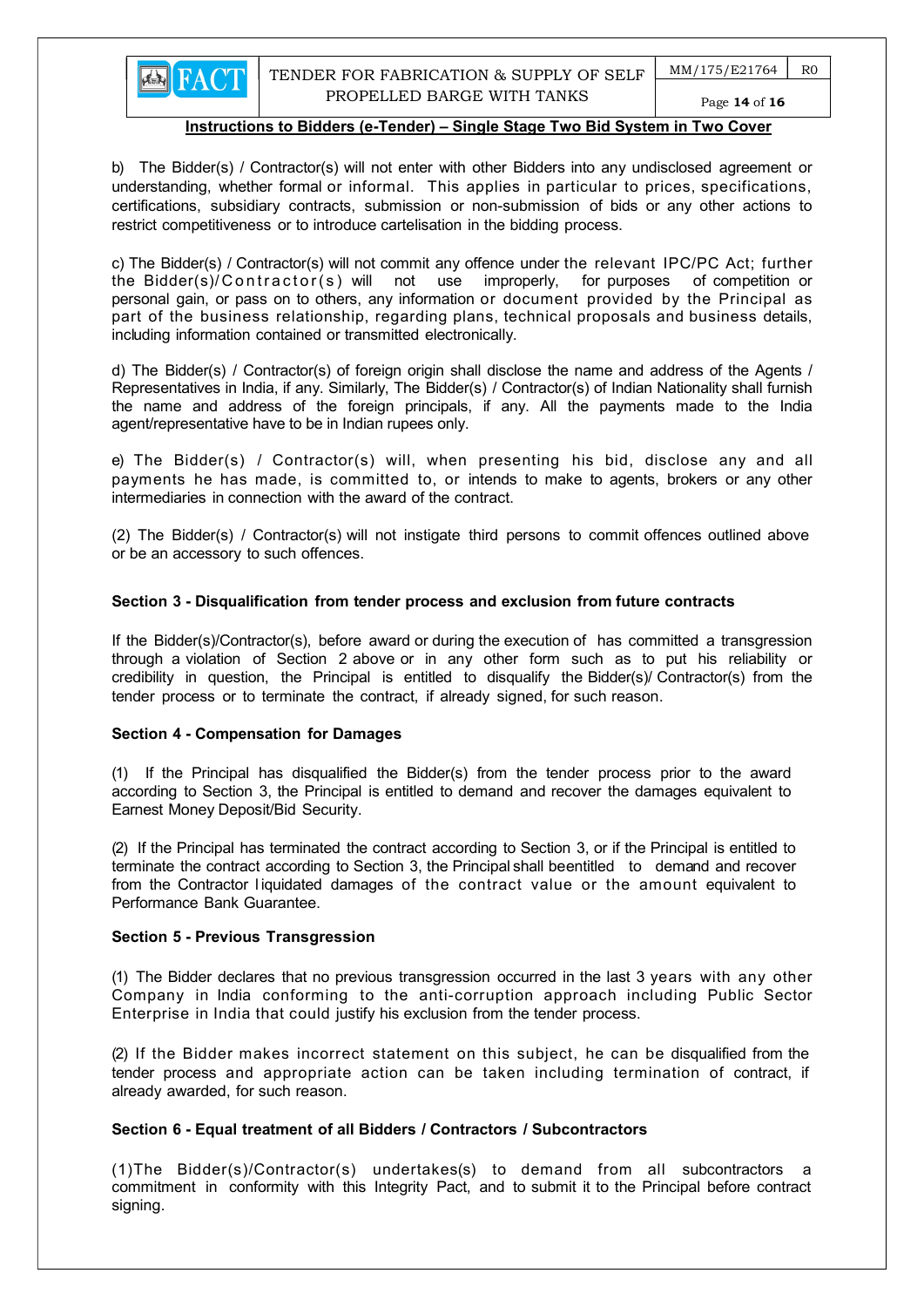Page 15 of 16

#### Instructions to Bidders (e-Tender) – Single Stage Two Bid System in Two Cover

(2) The Principal will enter into agreements with identical conditions as this one with all Bidders, Contractors/Suppliers and Subcontractors.

(3) The Principal will disqualify from the tender process all Bidders who do not sign this Pact or violate its provisions.

#### Section 7 – Criminal charges against violating Bidder(s) / Contractor(s) / Subcontractor(s)

If the Principal obtains knowledge of conduct of a Bidder, Contractor or Subcontractor, or of an employee or a representative or an associate of a Bidder, Contractor, or Subcontractor which constitutes corruption, or if the Principal has substantive suspicion in this regard, the Principal will inform the same to the Chief Vigilance Officer.

#### Section 8 - Independent External Monitor/Monitors

(1)T he Principal appoints competent and credible Independent External Monitor for this Pact. The task of the Monitor is to review independently and objectively, whether and to what extent the parties comply with the obligations under this agreement.

(2) The Monitor is not subject to instructions by the representatives of the parties and performs his functions neutrally and independently. It will be obligatory for him to treat the obligations and document of the Bidder(s)/Contractor(s) as confidential. He reports to the Chairperson and managing Director, FACT.

(3) The Bidder(s)/Contractor(s) accepts that the Monitor has the right to access without restriction to all Project documentation of the Principal including that provided by the Contractor. The Contractor will also grant the Monitor, upon his request and demonstration of a valid interest, unrestricted and unconditional access to this project documentation. The same is applicable to Subcontractors. The Monitor is under contractual obligation to treat the information and documents of the Bidder(s)/Contractor(s)/ Subcontractor(s) with confidentially.

(4) The Principal will provide to the Monitor sufficient information about all meetings among the parties related to the Project provided such meetings could have an impact on the contractual relations between the Principal and the Contractor. The parties offer to the Monitor the option to participate in such meetings.

(5) As soon as the Monitor notices, or believes to notice, a violation of this agreement, he will so inform the Management of the Principal and request the Management to discontinue or to take corrective action, or to take other relevant action. The Monitor can in this regard submit non-binding recommendation. Beyond this, the Monitor has no right to demand from the parties that they act in a specific manner, refrain from action or tolerate action.

(6) The Monitor will submit a written report to the Chairman and Managing Director, FACT within 8 to 10 weeks from the date of reference or intimation to him by the Principal and, should the occasion arise, submit proposals for correcting problematic situations.

 (7) Monitor shall be entitled to compensation on the same terms as being extended to / provided to Independent Director on FACT Board.

(8) If the M on it or has reported to the Chairman and Managing Director, FACT, a substantiated suspicion of an offence under relevant IPC/PC Act, and the Chairman and Managing Director, FACT has not, within reasonable time, taken visible action to proceed against such offence or reported it to the Chief Vigilance Officer, the Monitor may also transmit this information directly to the Central Vigilance Commissioner.

(9) The word 'Monitor' would include both singular and plural.